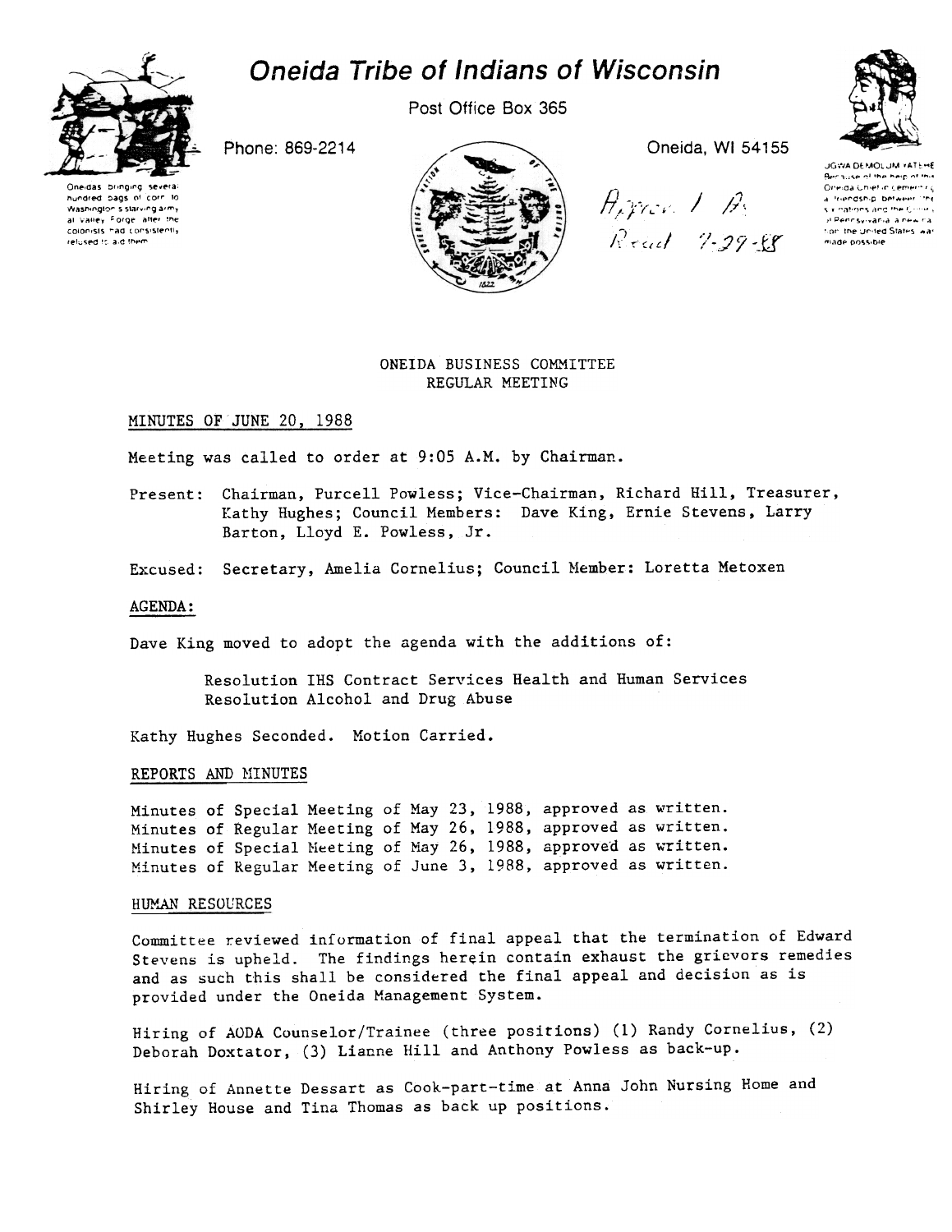NEW BUSINESS: RESOLUTIONS

Resolution 6-20-88-A: Rick Hill moved to approve the Resolution:

- WHEREAS, The Oneida Business Committee, in the interest of continuing to provide health carel services to its members and their families; and,
- WHEREAS, The Oneida Business Committee under their management system reviews and approves all programs and budgets; and,
- WHEREAS, The 1989 Comprehensive Health Service Program is consistent with Tribal goals and objectives.
- NOW, THEREFORE BE IT RESOLVED, that the Oneida Tribe of Indians of Wisconsin request to continue to contract with Indian Health Service for the provision of comprehensive health services.
- NOW BE IT FURTHER RESOLVED, that the proposed 1989 total budget, estimated at \$2,355,467 depending on budgetary constraints, for the period of October 1, 1988 through September 30, 1989, be negotiated with Indian Health Service for the delivery of comprehensive health services.

Kathy Hughes Seconded. Motion Carried.

Resolution #6-20-88-B: Dave King moved to approve the Resolution:

- The Oneida Business Committee, in the interest of probiding Alcohol and Other Drug Abuse and Mental Health Services to its members and their families; and, WHEREAS,
- WHEREAS, The Oneida Business Committee under their management system reviews and approves all programs and budgets; and,
- WHEREAS, The Oneida Business Committee has established a Social Service division which administers the Alcohol and Other Drug Abuse and Mental Health Services; and,
- WHEREAS, The 1989 Alcohol and Other Drug Abuse and Mental Health Programs are consistent with Tribal goals and objectives.
- NOW, THEREFORE BE IT RESOLVED, that the Oneida Tribe of Indians of Wisconsin request to contract with Indian Health Service for the provision of Alcohol and other Drug Abuse and Mental Health services.

Kathy Hughes Seconded. Motion Carried.

Resolution: Resolution to request the Secretary of Health and Human Services to withdraw the final rule on Indian Health Service eligibility. Kathy Hughes moved to table for explanation. Dave King Seconded. Motion Carried.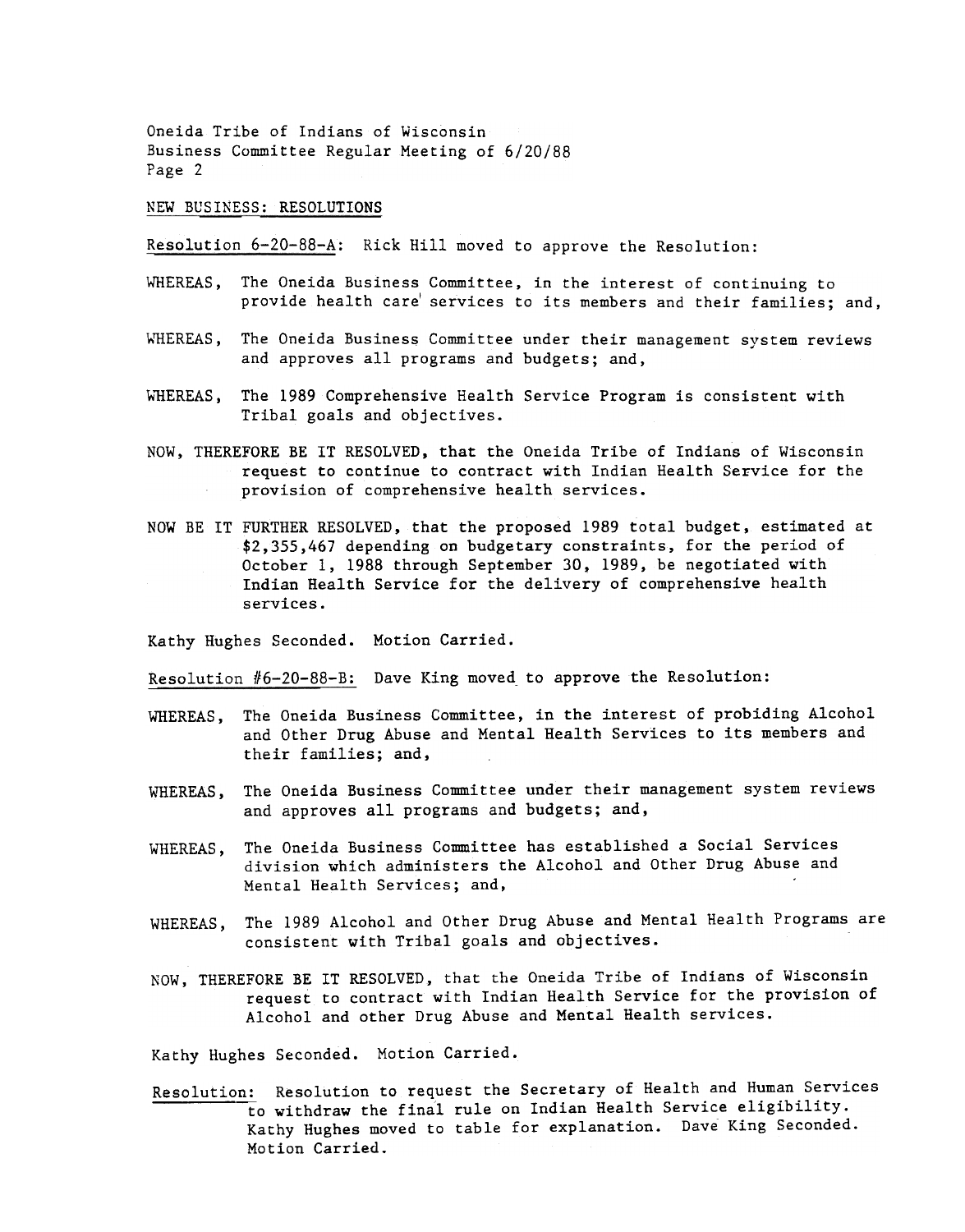Re8o1ution /16-20-88-C: Kathy Hughes moved to approve the Resolution

- Whereas, The Oneida Tribe and the Catholic Diocese have worked together providing services to the community for numerous years; and,
- WHEREAS, Sister Diane Poplawski has been an integral part of the Community Outreach Program to provide these services.

THEREFORE BE IT RESOLVED THAT: The following dedication is the essenc of community feelings:

#### DEDICATION

During the years that you have been here, you have gained the confidence of the Oneida Community as leader and friend. We would like to express our gratitude for the many deeds you have performed for our community. So, with these thoughts in mind, we, the Oneida Tribe, dedicate to you, Sister Diane, this day, June 29, 1988, as our way of expressing a warm thank you.

Dave King Seconded. Motion Carried.

#### REQUESTS:

- (1) New Position, Director of Counseling: Ernie Stevens moved to approve the request for the new position of Director of Counseling Services. Rick Hill Seconded. Motion Carried.
- (2) Bureau of Census: Dave King moved to have Lloyd E. Powless, Jr. initi whatever has to be done for the 1990 Census of Population and Housing. Larry Barton Seconded. Chairman requested raise of hands to clarify vote. Larry, Dave Ernie, Kathy for, Rick Hill opposed. Motion Carried.
- (3) Communications: 'Kathy moved to defer to June 24th meeting. Erni Seconded. Motion Carried.
- 4) Eugene Cornelius: Defer until 9:30.

Bingo Pass Requests:

Rick Hill moved to approve the bingo pass requests for thirteen passes for Anna John Nursing Home for June IS, 1988; Three passes for the Parents Group of Children with Cancer, Inc. for July 20, 1988; Two passes for the Freedom High Re-Union Committee on August 26, 1988 and 50 \$10.00 passes for NCAI Participants on July 17, 1988. Dave King Seconded. Motion Carried.

Land Committee Minutes of June 13, 1988:

a) Kathy Hughes moved to approve the recommendation of the Land Committee to leave the choices for the rental of the Poquette rental as they were and approve Donna White. Ernie Stevens Seconded. Motion Carried.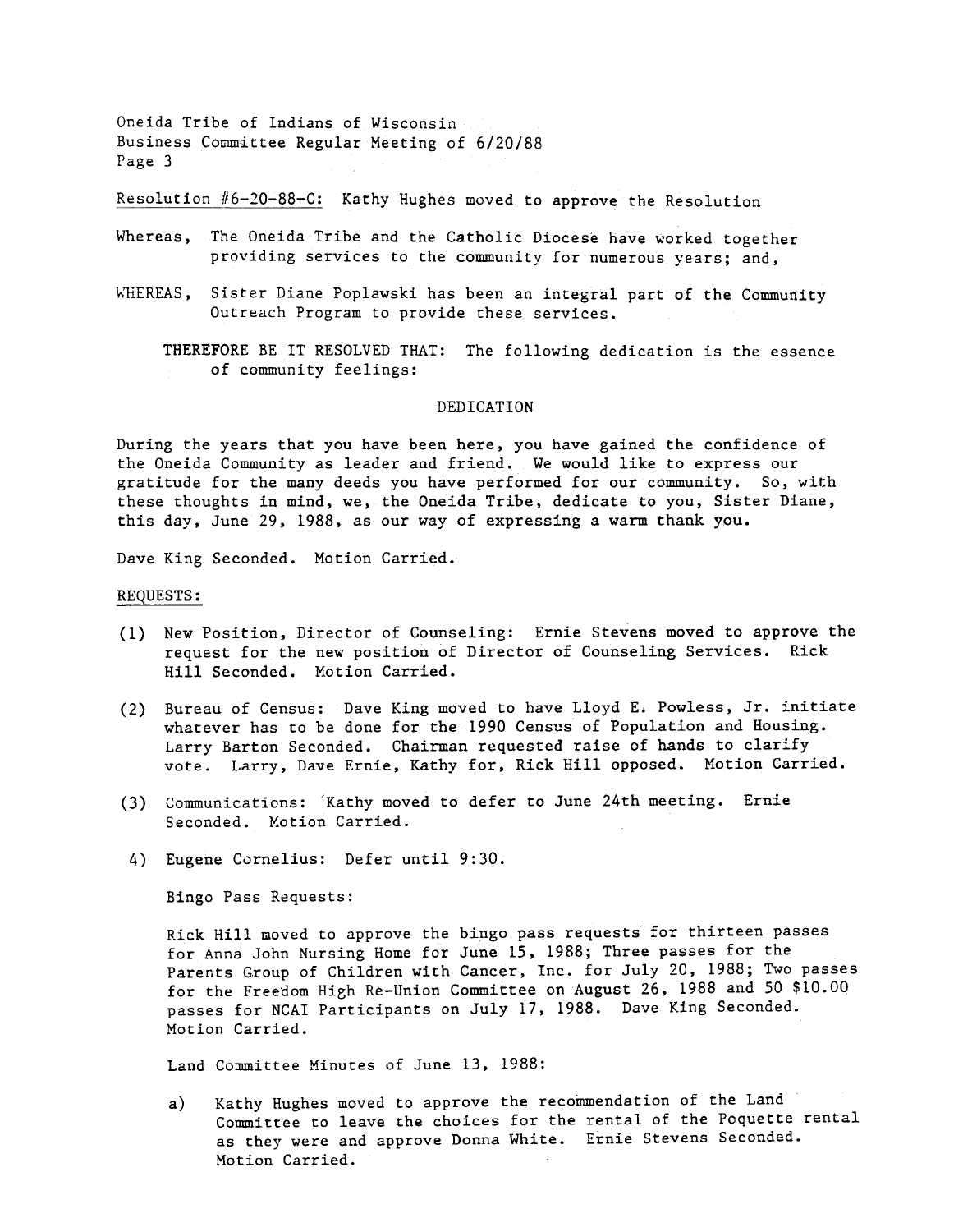## New Business Requests (Continued)

Rick Hill moved to approve the recommendation for the former Kathy Elm lease site. It has completed the cancelled process and the Land Committee is recommending to allow the mortgage company (ITT) to remove the collateral in accordance with Wisconsin State Law and to take the property out of lease status, reverting back to tribal status. Ernie Stevens Seconded. Motion Carried.

Dave King moved to approve the three applications for (1) John and Norma Powless for Residential Lease; Cliff Cornelius for Agriculture and Lois Skenandore for Agriculture. Rick Hill Seconded. Motion Carried.

Rick Hill moved to approve the recommendation to approve the renewal of rental for Terry Smith and for Regina Funk. Dave King Seconded. Motion Carried. 

Rick Hill moved to approve the following Resolutions to place property in trust:

Resolution #6-20-88-D: Howe Property in Trus Resolution #6-20-88-E: Poquette Property in Trus Resolution #6-20-88-F: Genevieve Cornelius Property in Trus Resolution #6-20-88-G: Manders Court Lots in Trus

Dave King Seconded. Motion Carried.

(f) Rick Hill moved to approve the recommendation to establish a cattle venture at the Puyleart farm and hire Dave Duffin as a consultant and thereafter at a percentage rate of profit as manager and that we purchase the tractor for \$7,500 from Mrs. Puyleart. Ernie Stevens Seconded. Motion Carried.

Kathy Hughes moved to approve the recommendation to accept the project description format and refer to economic development. Dave King Seconded. Motion Carried.

Rick Hill moved to approve the recommendation to name Roma Morella as spokesperson and grant the family 90 days to remove their personal property (including the trailer) from the former Nick Jordan assignment. Kathy Hughes Seconded. Dave King Abstained. Motion Carried.

# (4) Deferred Item: EUGENE CORNELIUS CONCERN

Eugene Cornelius came to the Committee to request consideration be given to him as far as getting some of the work from the HIP contracting. He felt that some of this work was being done by non-tribal people. He does have Indian people working for him and needs the work. Discussion on hiring policy for temporary employment.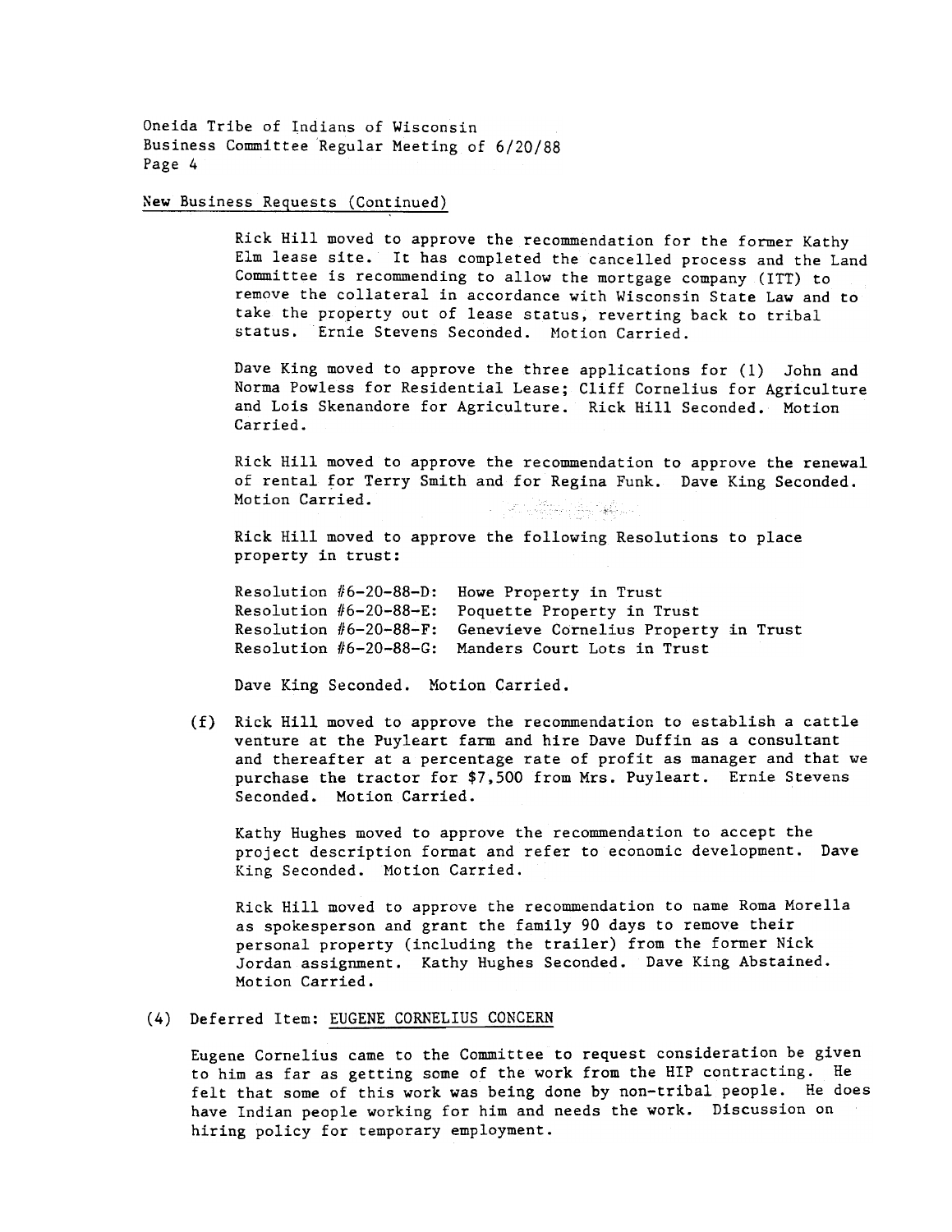#### $New Business - Requests (Continued)$

Rick Hill moved to have Sonny King, Jerry Kurowski and Gene Cornelius get together and have a meeting to review everything and Sonny King come back with a recommendation. Rick Hill also included Building and Grounds in the motion and whoever is deemed appropriate. Ernie Stevens Seconded. Dave King abstained. Motion Carried.

#### (7) REINSTATE TRIBAL FUND

Kathy stated that the Chairman needs to call a board meeting of the Oneida Tribal Fund. Chairman will have the Secretary coordinate with the Committee when a meeting can be scheduled.

#### (8) PHOENIX INDIAN SCHOOL REQUEST

Kathy Hughes moved to deny the request from Life's Reflections to support financially in the amount of \$1,500.00 the writing of The History of the Phoenix Indian School, due to unavailability of funds. Dave King Seconded. Motion Carried.

#### (9) FINANCE & APPROPRIATIONS OF JUNE 15, 1988

- (la) Rick Hill moved to approve the recommendation for the approval of submission of the Social Services Proposal for Youth Group Home. Ernie Stevens Seconded. Motion Carried.
- (lb) Kathy Hughes moved to approve the consultant agreement in the amount of \$8,800 for Donna Powless to complete the objectives set forth in the Youth Group Home proposal (copy of Attorney review submitted) Ernie Stevens seconded. Motion Carried.
- (2) Rick Hill moved to approve that the additional  $$811.60$  needed for the NCAI budget be submitted to Community Support for consideration Kathy Hughes seconded. Larry Barton and Ernie Stevens opposed. Motion Carried.

Kathy Hughes moved to approve the denial of the request from Norbert Hill Center for electrical work for Pow-Wow and instead check on renting a generator. Rick Hill Seconded. Motion Carried.

Dave King moved to approve the funding of the position of Conservation Warden/Director from savings of \$22,000 in the JOM budget. Rick Hill seconded. Motion Carried.

Rick Hill moved to approve funding \$3,000 from the Recreation budget (Special Projects line item) of Adult Recreation from Ogeegee Sub-committee. Dave King Seconded. Larry Barton abstained. Motion Carried.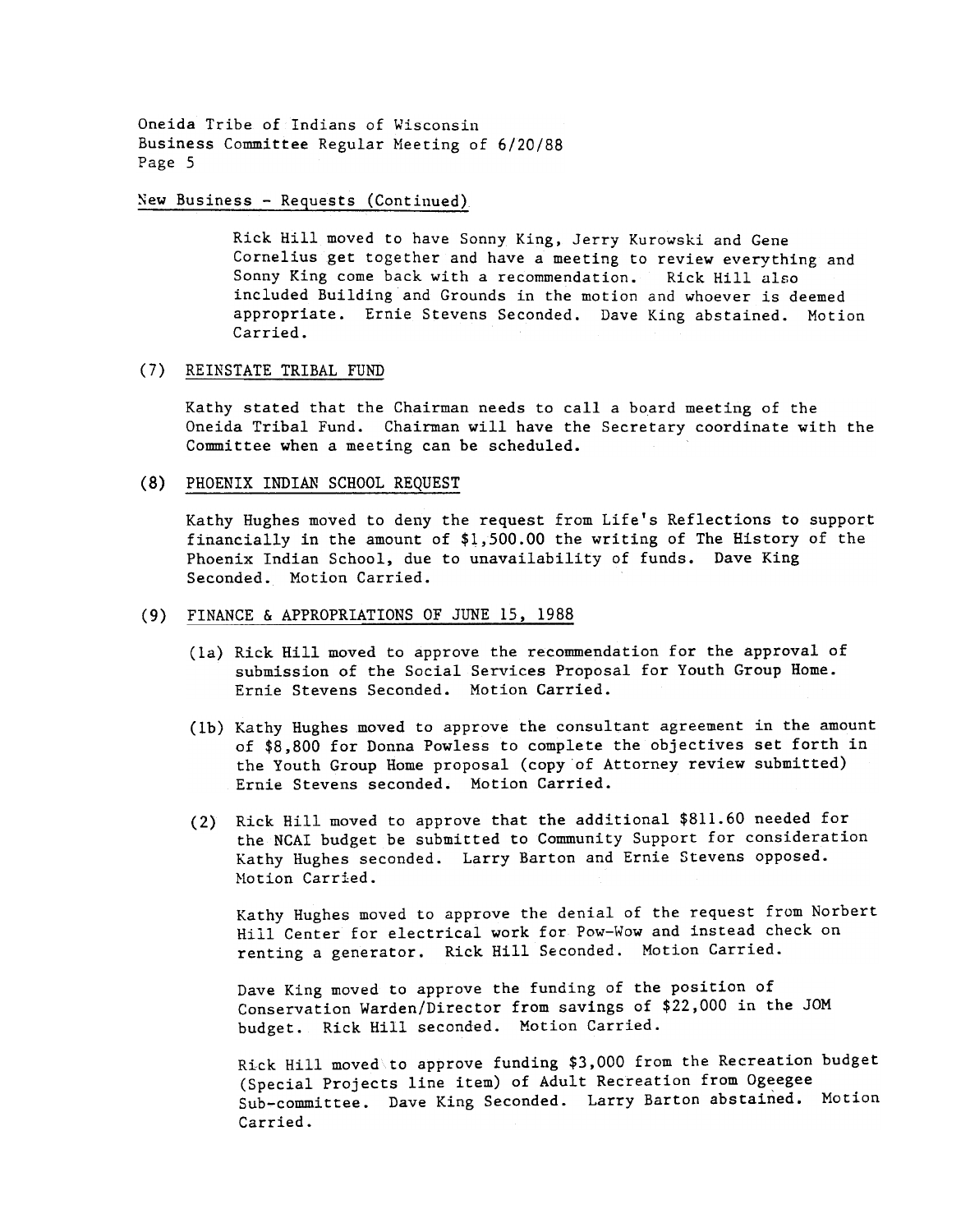#### NEW BUSINESS - REQUESTS

# (9) FINANCE & APPROPRIATIONS OF JUNE 15, 1988 - (Continued)

(6) Information: F&A approved funding Museum Showcase of \$1,250 from the Museum Exhibits line item.

Information: F&A tabled for a report on vehicle to include usage and condition for request from Building and Grounds.

(8) Information: F&A approved funding from prior year's retained equity which had a balance of \$47,000, for Standing Stone Refund. Estimated cost  $i\frac{1}{2}$ \$15,000.

Information: F&A approved funding from operating reserve for deposit for new franchise fee for Hotel of \$11,000.

(10) Information: Portable Camera Equipment for Records Management, F&A approved funding from Litigation budget. Cost is \$1,584.40.

Rick Hill requested that action on this item be taken for the record. Rick Hill moved to approve the F&A recommendation that funding from prior year's retained equity which had a balance of \$47,000 for Standing Stone Refund. The estimated cost is \$15,000. Ernie Stevens Seconded. Motion Carried.

#### (10) SUMMER SCHOOL HIRING POLICY

Kathy Hughes moved to approve the Summer School Hiring Policy for Oneida Tribal School. Dave King Seconded. Motion Carried.

(11) 150 TICKETS FOR ELDERS FOR SESQUICENTENNIAL BANQUET

Rick Hill moved to approve the request for 150 tickets for elders for the Sesquicentennial banquet on June 30, 1988 to recognize our elders. Dave King Seconded. Motion Carried.

#### (12) TRAVEL/VACATION REQUESTS

Kathy Hughes moved to approve the retro-active travel request for Purcell Powless to look at Betting Parlors in Rockford and Chicago, Illinois on June 16 & 17, 1988. Lloyd E. Powless, Jr. Seconded. Motion Carried.

Rick Hill moved to approve the travel request for Kathy Hughes to attend the Dunn & Bradstreet seminar on "Using Financial Statements" and "Understanding Cash Flow" to be held on July 14, 1988 in Neenah, Wisconsin. Ernie Stevens Seconded. Motion Carried.

Lloyd E. Powless moved to approve the travel request for those Business Committee members available to travel to attend the Leadership Conference at Telemark Resort Complex, Cable, Wisconsin on June 27-28, 1988. Kathy Hughes Seconded. Motion Carried.